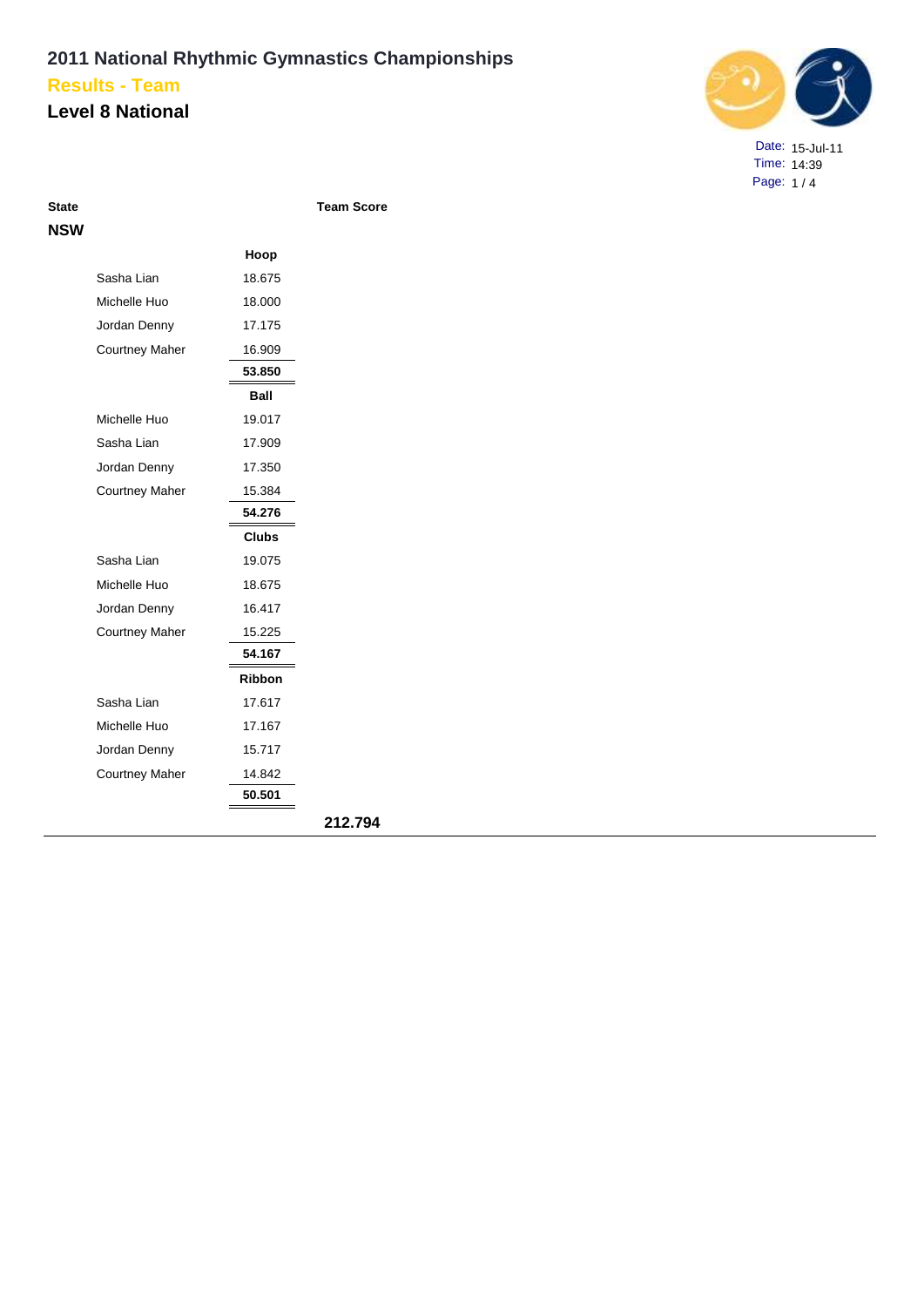#### **Level 8 National**



Date: 15-Jul-11 Time: 14:39 Page: 2 / 4

| ۰.<br>.<br>۰. |
|---------------|
|---------------|

**Team Score** 

| QLD |                  |               |         |
|-----|------------------|---------------|---------|
|     |                  | Hoop          |         |
|     | Jessica Watzek   | 17.367        |         |
|     | Chelsea Zwoerner | 16.992        |         |
|     | Ashley Woods     | 16.592        |         |
|     | Himeka Onoda     | 16.534        |         |
|     |                  | 50.951        |         |
|     |                  | Ball          |         |
|     | Jessica Watzek   | 17.859        |         |
|     | Chelsea Zwoerner | 17.709        |         |
|     | Himeka Onoda     | 16.842        |         |
|     | Ashley Woods     | 16.509        |         |
|     |                  | 52.410        |         |
|     |                  | <b>Clubs</b>  |         |
|     | Jessica Watzek   | 17.375        |         |
|     | Himeka Onoda     | 17.217        |         |
|     | Chelsea Zwoerner | 17.159        |         |
|     | Ashley Woods     | 16.017        |         |
|     |                  | 51.751        |         |
|     |                  | <b>Ribbon</b> |         |
|     | Himeka Onoda     | 17.425        |         |
|     | Chelsea Zwoerner | 17.167        |         |
|     | Jessica Watzek   | 16.250        |         |
|     | Ashley Woods     | 15.542        |         |
|     |                  | 50.842        |         |
|     |                  |               | 205.954 |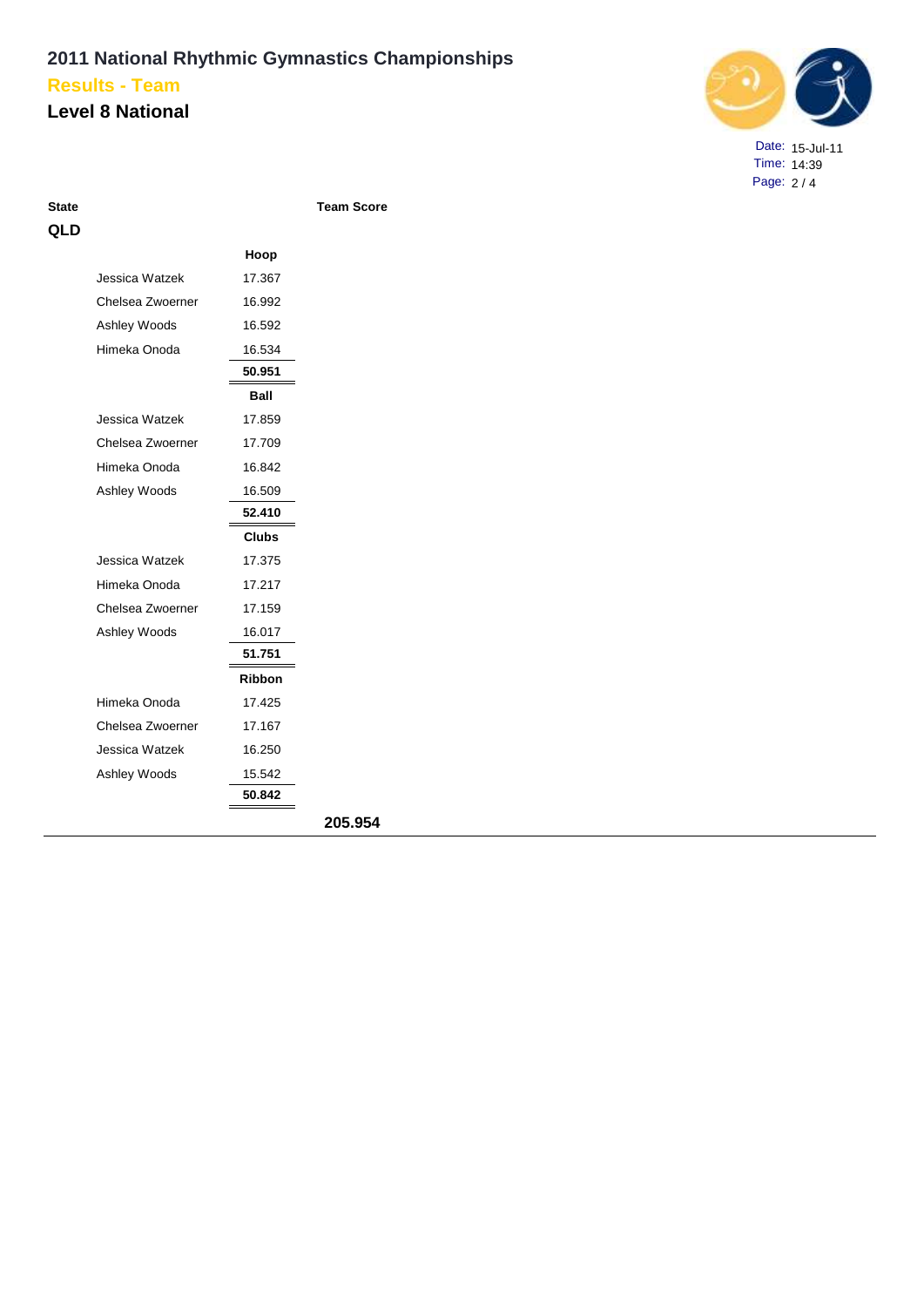### **Level 8 National**



Date: 15-Jul-11 Time: 14:39 Page: 3 / 4

| State |  |
|-------|--|
| ۵     |  |

**State Excess Excess Score Team Score** 

|                        | Hoop         |
|------------------------|--------------|
| <b>Emily Schneider</b> | 16.975       |
| Kalyna Becker          | 16.592       |
| Sasha Byrnes           | 16.234       |
| Mary-Ellen Mitakidis   | 15.850       |
|                        | 49.801       |
|                        | Ball         |
| <b>Emily Schneider</b> | 17.367       |
| Kalyna Becker          | 17.100       |
| Sasha Byrnes           | 15.934       |
| Mary-Ellen Mitakidis   | 15.642       |
|                        | 50.401       |
|                        | <b>Clubs</b> |
| Kalyna Becker          | 17.525       |
| <b>Emily Schneider</b> | 16.317       |
| Sasha Byrnes           | 15.934       |
| Mary-Ellen Mitakidis   | 12.825       |
|                        | 49.776       |
|                        | Ribbon       |
| <b>Emily Schneider</b> | 16.425       |
| Sasha Byrnes           | 16.125       |
| Kalyna Becker          | 16.059       |
| Mary-Ellen Mitakidis   | 14.275       |
|                        | 48.609       |
|                        |              |